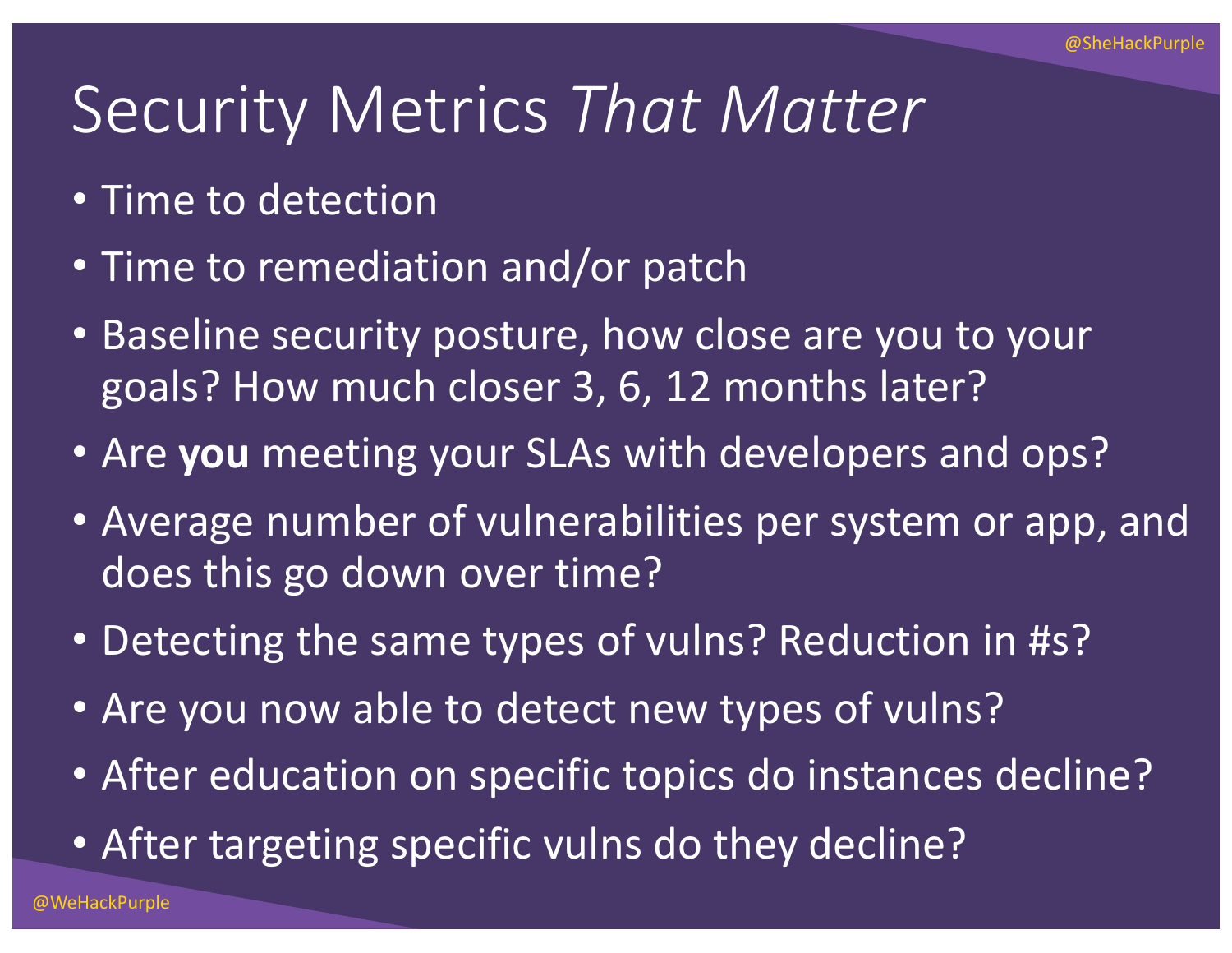## Security Incidents



The most expensive, humiliating and damaging way to deal with a vulnerability for the first time.

Reducing the number of incidents, the length of time to resolve, or damage they cause, is an extremely high value goal.